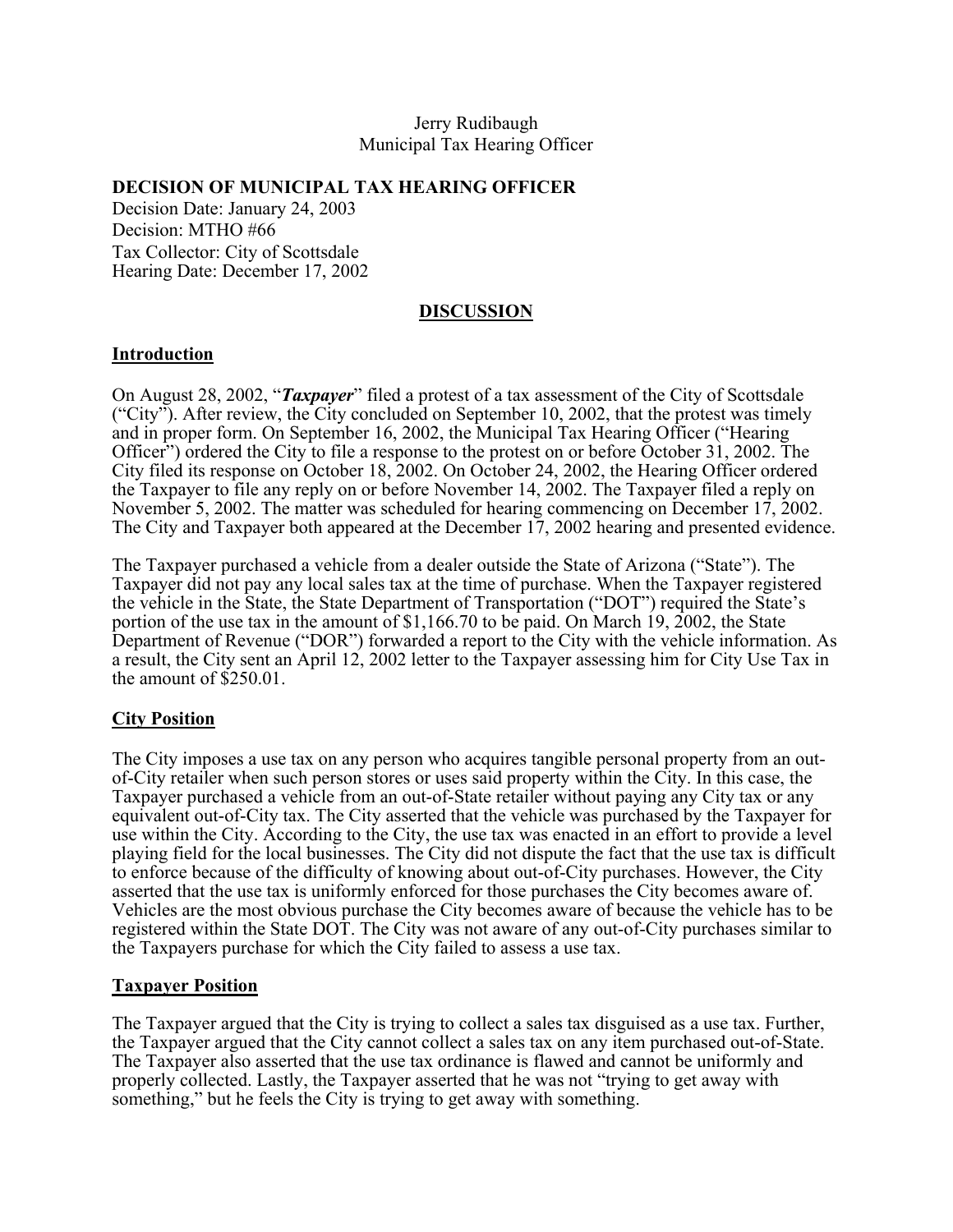## **ANALYSIS**

Clearly, the Taxpayer purchased a vehicle out-of-State and paid no local or State tax. It is also clear that the Taxpayer purchased the vehicle with the intent to use and did use the vehicle within the City. As a result, the City is authorized pursuant to Sections 610 and 620 to assess a use tax on the purchase. While the Taxpayer complained the City tax was an illegal Transaction Privilege Tax, the Hearing Officer disagrees with the Taxpayer. The City tax was a use tax in lieu of a Transaction Privilege Tax. The State also assessed a use tax on the Taxpayer. The use tax was enacted to preclude out-of-State companies from having an unfair advantage over local companies that are required to charge a transaction privilege tax. Otherwise, the City could lose substantial tax revenues on high value purchases made out-of-State. The Taxpayer is correct that it is difficult for the City to become aware of all out-of-State purchase that are subject to the use tax. However, there was no evidence to demonstrate that the City had not charged a use tax when it became aware of an out-of-State purchase that was subject to the use tax. The Hearing Officer also concludes that there was no evidence to demonstrate that the Taxpayer was "trying to get away with something." Based on the above, the Taxpayer's protest is denied.

## **FINDINGS OF FACT**

- 1. On August 28, 2002, the Taxpayer filed a protest of a tax assessment of the City.
- 2. After review, the City concluded on September 10, 2002 that the protest was timely and in the proper form.
- 3. On September 16, 2002, the Hearing Officer ordered the City to file a response to the protest on or before October 31, 2002.
- 4. The City filed its response on October 18, 2002.
- 5. On October 24, 2002, the Hearing Officer ordered the Taxpayer to file any reply on or before November 14, 2002.
- 6. The Taxpayer filed a reply on November 5, 2002.
- 7. The matter was scheduled for hearing commencing on December 17, 2002.
- 8. The City and Taxpayer both appeared at the December 17, 2002 hearing and presented evidence.
- 9. The Taxpayer purchased a vehicle from a dealer outside the State.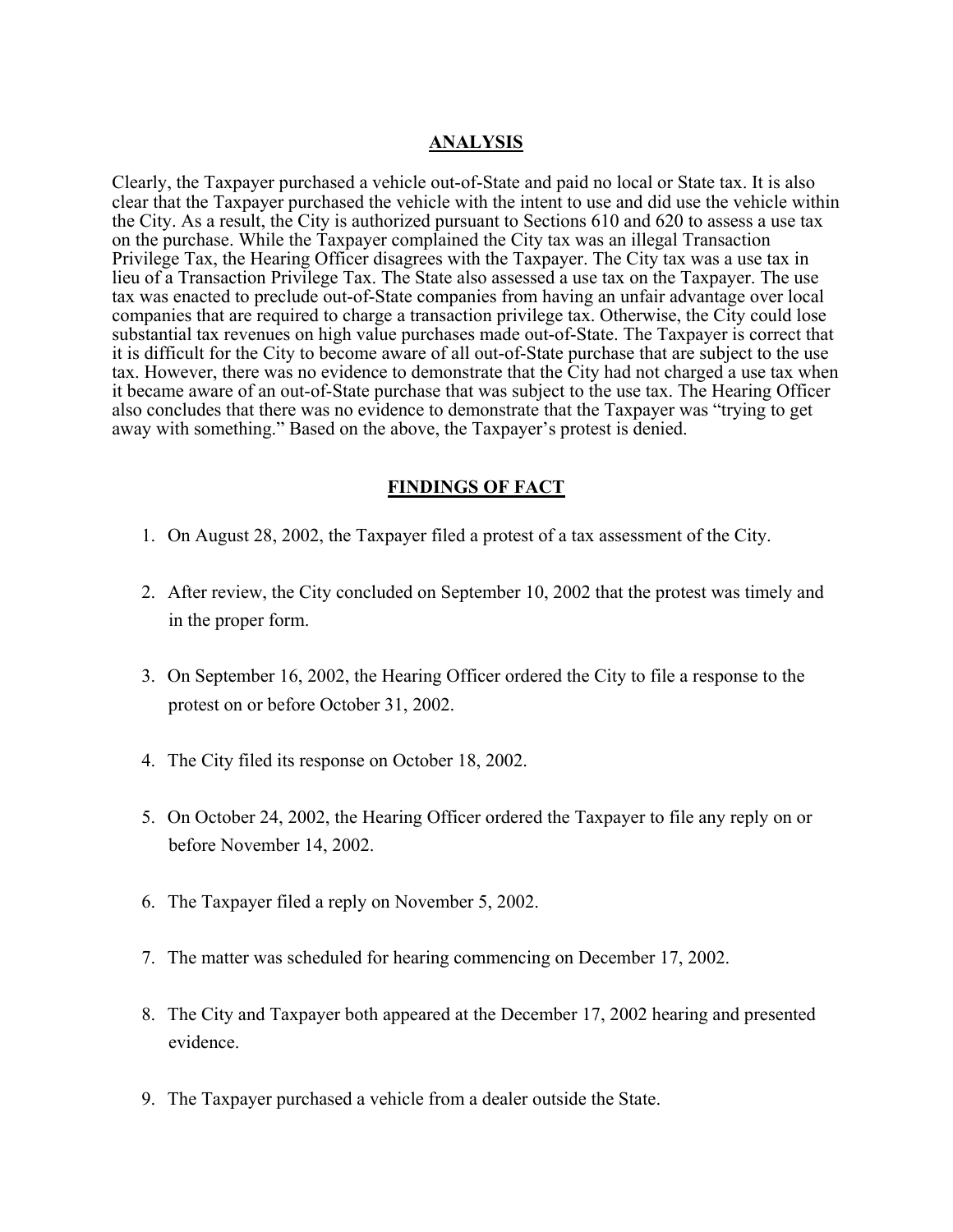- 10. The Taxpayer did not pay any local sales tax at the time of purchase.
- 11. When the Taxpayer registered the vehicle in the State, the DOT required the State's portion of the use tax in the amount of \$1,166.70 to be paid.
- 12. On March 19, 2002, the DOR forwarded a report to the City with the vehicle information.
- 13. The City sent an April 12, 2002 letter to the Taxpayer assessing him for City use tax in the amount of \$250.01.
- 14. While the Taxpayer purchased the vehicle out-of-State, the vehicle was stored or used within the City.
- 15. The use tax ordinance was enacted in an effort to provide a level playing field for local businesses.
- 16. The use tax is difficult to enforce because of the difficulty of knowing about out-of-City purchases.
- 17. Vehicles are the most obvious purchase the City becomes aware of because the vehicle has to be registered with the State DOT.
- 18. The City was not aware of any out-of-City purchases similar to the Taxpayers purchase for which the City failed to assess a use tax.

## **CONCLUSIONS OF LAW**

- 1. Pursuant to ARS Section 42-6056, the Municipal Tax Hearing Officer is to hear all reviews of petitions for hearing or redetermination under the Model City Tax Code.
- 2. Section 610 authorizes the City to impose a tax on the storage or use in the City of tangible personal property.
- 3. Section 620 makes the person who acquires the tangible personal property from a retailer for use within the City liable for the use tax, except that a receipt from a retailer